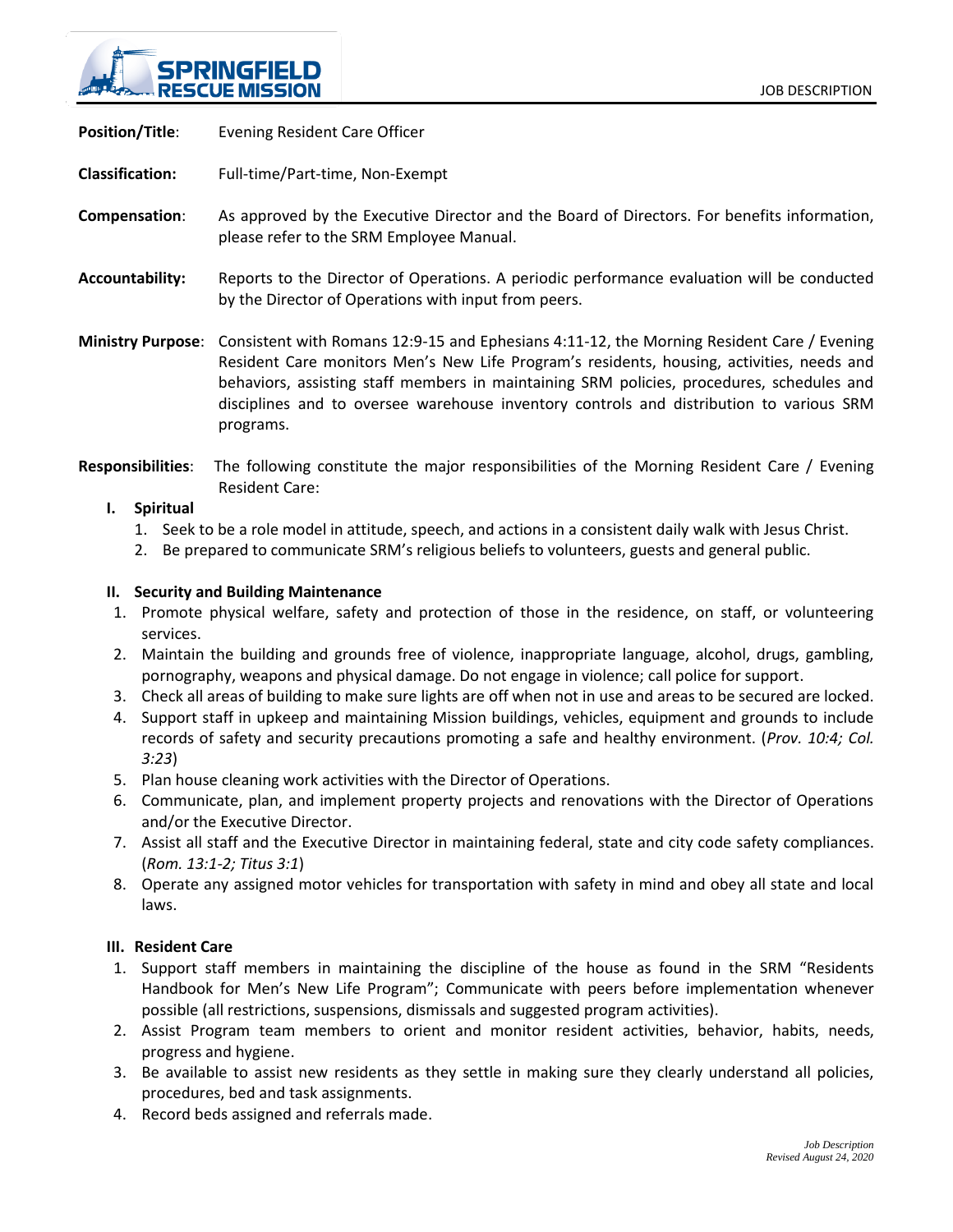SPRINGFIEI **RESCUE MISSION** 

- 5. Administer alcohol and drug screenings as required or scheduled.
- 6. Be present for the morning devotional or evening chapel service when on duty. Assure that it stays within time frame allotted and residents respect speaker.
- 7. Assist in taking daily roll calls of the men residing and participating in SRM programs.
- 8. Assist in conducting weekly room inspections with assigned staff for all residents in the Men's New Life program dorm.
- 9. Maintain good judgement and discretion in handling client confidentiality and other matters.
- 10. Develop and maintain a client referral network accessible to program staff.

## **IV. General**

- 1. Adhere to the Springfield Rescue Mission's policies, procedures and statement of faith and promote the Mission policies to volunteers and guests.
- 2. Attend staff meetings and be prepared to share information as needed. Part-time staff will attend staff meetings per the invitation of the Executive Director.
- 3. Provide a monthly report of activities, vendor use, accomplishments and future projects to address to the Director of Operations.
- 4. Record any accidents or incidents to Business Office within 24 hours.
- 5. Possess clear and effective written and verbal communication skills, problem and conflict resolution skills and Microsoft office programs proficiency.
- 6. Be physically able to lift up to 40lbs with or without assistance. To avoid injuries, always seek assistance while lifting odd sized objects.
- 7. Become CPR Certified within 1 year of starting date of employment and maintain that certification. SRM will pay for program staff's first CPR training; thereafter it is the staff member's responsibility to maintain his/her CPR certification as a requirement of his/her future employment.
- 8. Participate in seminars, workshops and conventions as assigned by the Director of Operations or Executive Director.
- 9. Perform other duties as situations require or that are assigned by the Director or Operations or Executive Director.

# **Qualifications:**

- College degree or related work experience in building, maintenance and warehouse management and assisted living supervision.
- Must be a non-smoker.
- Be a born-again believer in the Lord Jesus Christ as expressed by a personal testimony and Christian conduct. (Rom. 10:9; Gal. 2:20; Titus 3:3-7)
- Regularly attend and be a member in good standing of a recognized Protestant Evangelical Church. (Heb. 10:24-25)
- Have a genuine concern for the salvation of souls and the spiritual welfare of guests and clients. (Matt. 29:18-20; 2 Tim. 2:24-26)
- Agree with, and adhere to, the "Statement of Faith" and policies of the Rescue Mission.
- Abstain from the use of alcoholic beverages, tobacco products, legal (ex. Marijuana) and illegal drugs, and gambling on premises or at any or all Rescue Mission-related functions. Abstain from the use of legal (ex. Marijuana) and illegal drugs and gambling off premises. Abstain from alcohol abuse and intoxication. (Eph. 5:18; Matt. 6:24; Heb. 13:5)
- Have a lifestyle that is free of sexual sin, including homosexuality, pornography, and sexual harassment. (1 John 2:15-16; 1 Cor. 6:9-10; 1 Thess. 4:3-6)
- Have high standards of personal hygiene and housekeeping relative to appearance, clothing and office area. (I Cor. 6:19-20; Luke 16:10)